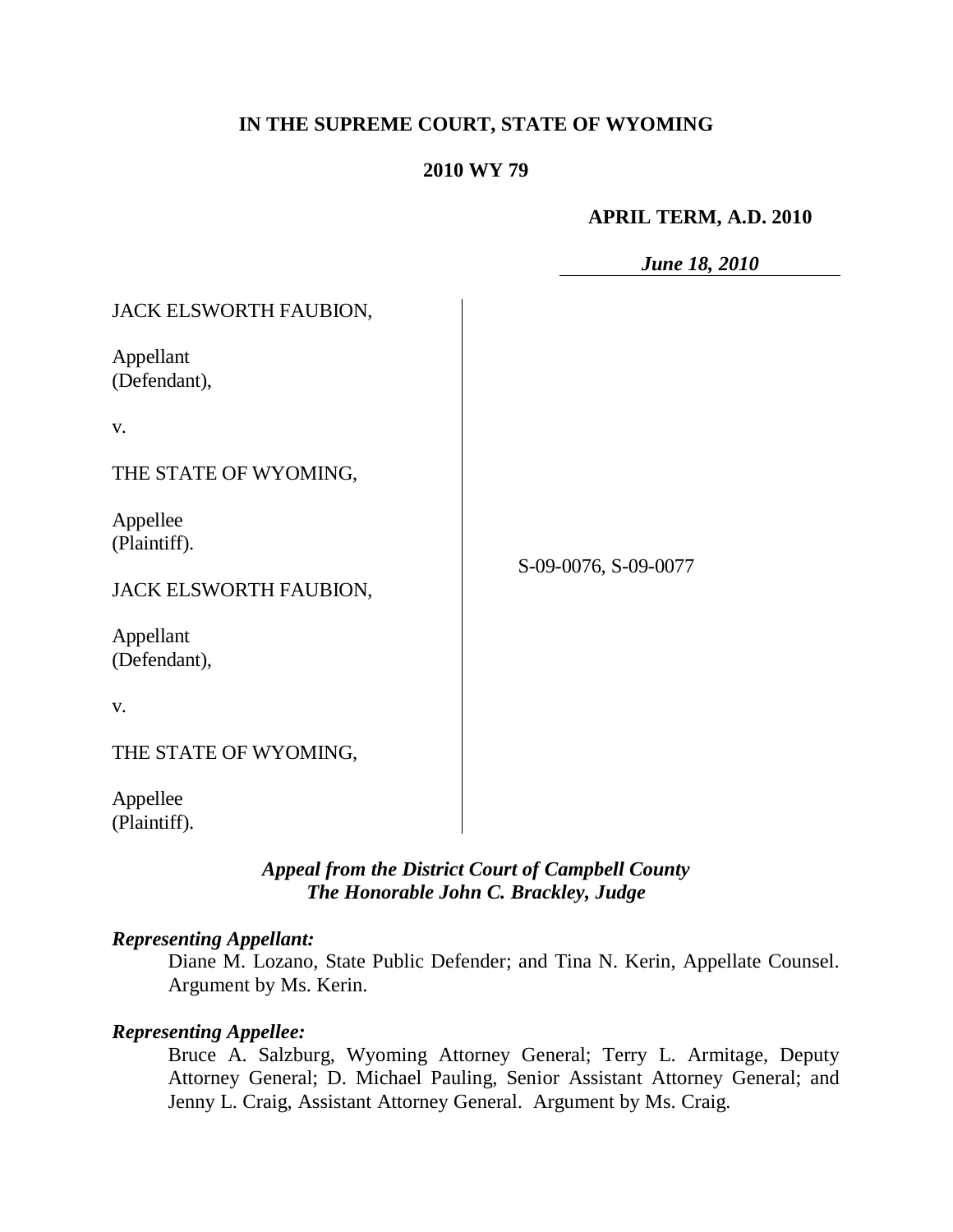# *Before VOIGT, C.J., and GOLDEN, HILL, KITE, and BURKE, JJ.*

*HILL, J\*., delivers the opinion of the Court; VOIGT, C.J., files as specially concurring opinion.*

\*This case was reassigned to Justice Hill on April 15, 2010.

**NOTICE: This opinion is subject to formal revision before publication in Pacific Reporter Third. Readers are requested to notify the Clerk of the Supreme Court, Supreme Court Building, Cheyenne, Wyoming 82002, of any typographical or other formal errors so that correction may be made before final publication in the permanent volume.**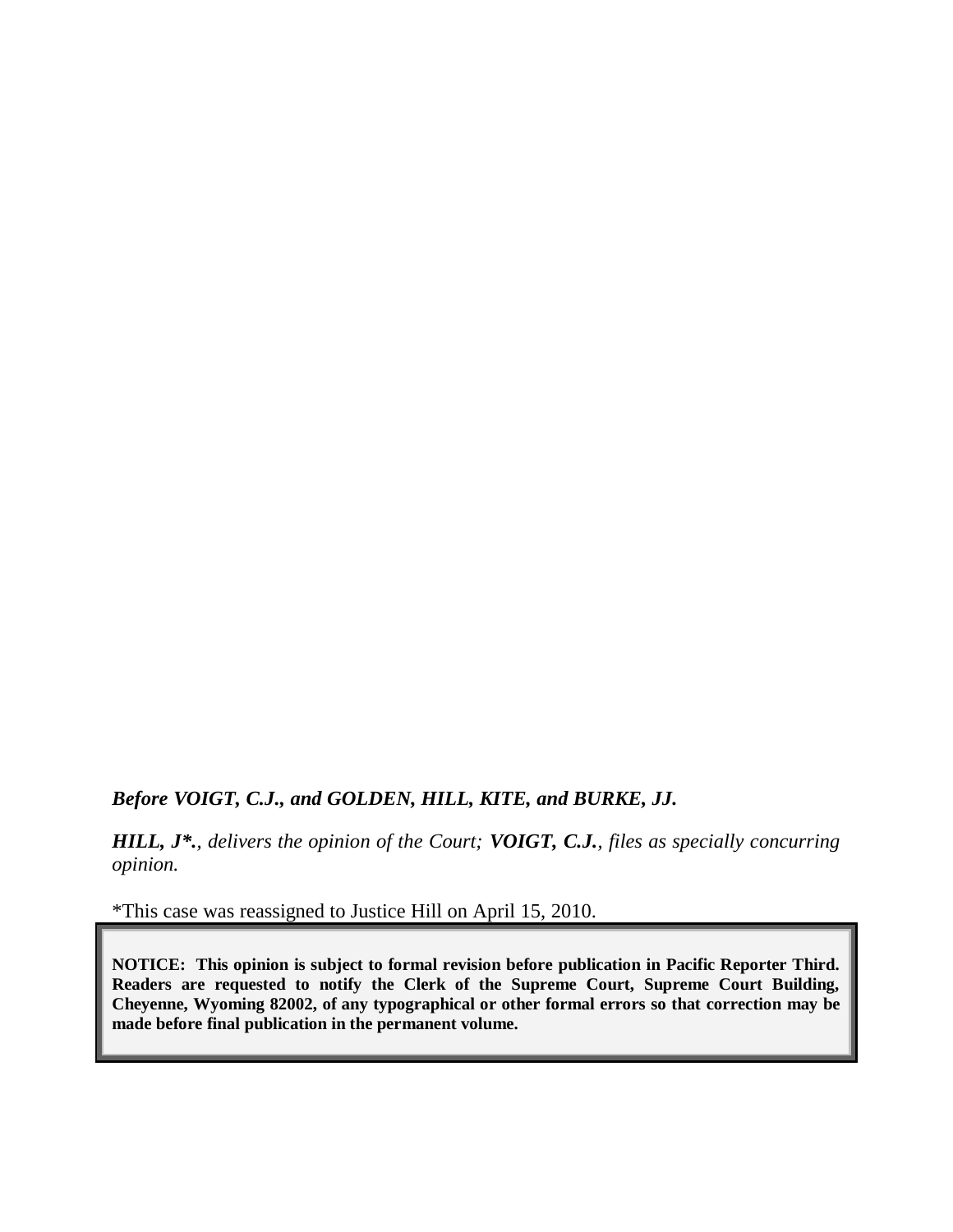**HILL,** Justice.

 $\overline{a}$ 

[¶1] In these consolidated appeals, Appellant, Jack Elsworth Faubion (Faubion), challenges his ten convictions for third degree sexual assault. In Case No. S-09-0076, Faubion was convicted of four such counts after a trial to the court, sitting without a jury. In Case No. S-09-0077, with respect to an additional six counts that were charged at a later date, Faubion entered pleas of nolo contendere in accordance with W.R.Cr.P. 11(a)(1)(A). Wyo. Stat. Ann. § 6-2-304(a) (LexisNexis 2009)<sup>1</sup> provides:

> (a) An actor commits sexual assault in the third degree if, under circumstances not constituting sexual assault in the first or second degree:

> > (i) and (ii) Repealed by Laws 2007, ch. 159, § 3.

(iii) **The actor subjects a victim to sexual contact** under any of the circumstances of W.S. 6-2-302(a)(i) through (iv) or  $6-2-303(a)(i)$  through (vii) without inflicting sexual intrusion on the victim and without causing serious bodily injury to the victim.

"Sexual contact" is defined by statute as: "touching, with the intention of sexual arousal, gratification or abuse, of the victim's intimate parts by the actor, or of the actor's intimate parts by the victim, or of the clothing covering the immediate area of the victim's or actor's intimate parts." Wyo. Stat. Ann. § 6-2-301(a)(vi) (LexisNexis 2009). "Intimate parts" are defined as; "the external genitalia, perineum, anus or pubes of any person or the breast of a female person." Wyo. Stat. Ann. § 6-2-301(a)(ii) (LexisNexis 2009). Faubion was charged with sexual assaults which were committed under this statutory circumstance: "The actor is in a position of authority over the victim and uses this position of authority to cause the victim to submit." Wyo. Stat. Ann.  $\S$  6-2-303(a)(vi) (LexisNexis 2009). "Position of authority" is defined as: "that position occupied by a parent, guardian, relative, household member, teacher, employer, custodian or any other person who, by reason of his position, is able to exercise significant influence over a person." Wyo. Stat. Ann. § 6-2-301(a)(iv) (LexisNexis 2009).

[¶2] Faubion contends that he did not hold a "position of authority" as contemplated by the applicable statute, and, hence, could not be found guilty under the factual circumstances of this case. Further, he contends that the district court erred by not considering the lesser included offense of sexual battery at the bench trial.

<sup>1</sup> Although the statutes we cite herein have been amended in the years between the dates the instant crimes were committed (2005-2007), and the preparation of this opinion, the provisions we refer to in the current statutes have remained unchanged.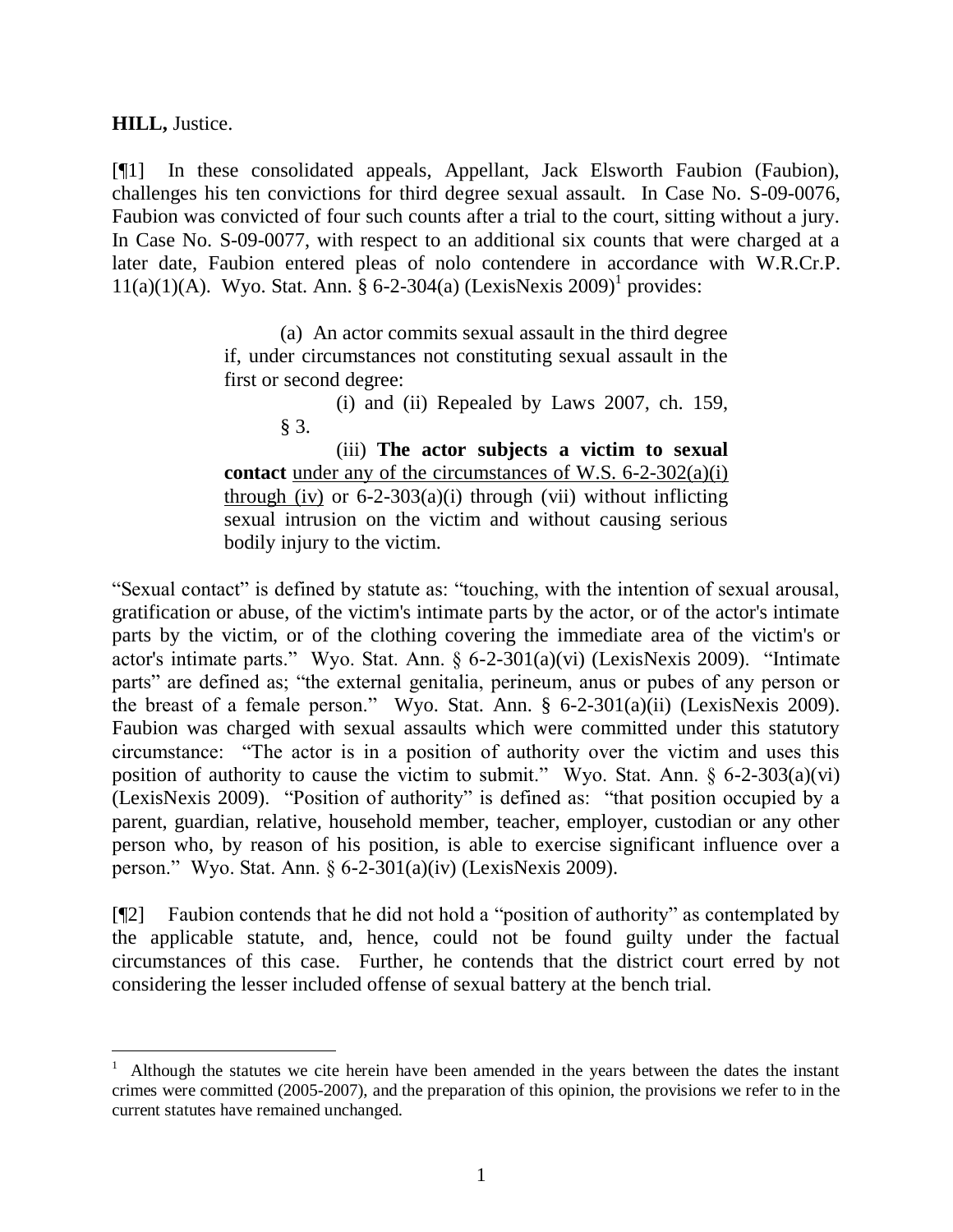[¶3] We will affirm all of Faubion's convictions.

### **ISSUES**

- [¶4] Faubion provides this statement of the issues:
	- I. Did Faubion, a chiropractor, hold a "position of authority" causing the victims to submit to sexual contact?
	- II. Did the trial court err in not considering the lesser included offense of sexual battery in the bench trial?

The State rephrases the issues as follows:

- I. Sufficient evidence was presented to allow the district court to find [Faubion] held a "position of authority" over his victims.
- II. Using the plain error standard of review, the district court did not err in not considering the crime of sexual battery at the bench trial.

[¶5] The State posits a third issue in its brief that is not included in its statement of the issues. It contends that, with respect to the pleas of nolo contendere, Faubion did not preserve the issue of whether or not he was in a "position of authority" over his victims. Faubion addresses this contention in his reply brief.

# **FACTS AND PROCEEDINGS**

[¶6] A detailed description of each of the eleven crimes is not relevant to our consideration of the substantive issues. Very briefly, Faubion was convicted of touching the breasts or pubes of his patients in the course of performing chiropractic treatment.

[¶7] Faubion did not deny that in the course of treating the victims at issue that he may well have inadvertently touched the breasts and/or pubes of these patients. In each instance, the patients testified that Faubion "cupped," or "groped," or otherwise touched their breasts (and in one case the pubes) as alleged in the complaints against him. The testimony of the victims was clear and unequivocal to that effect. The record reveals that many of these victims returned to Faubion one or more times after being touched in what they eventually came to discern as being an unlawful manner of touching. The record also revealed that Faubion's conduct was not called to the attention of law enforcement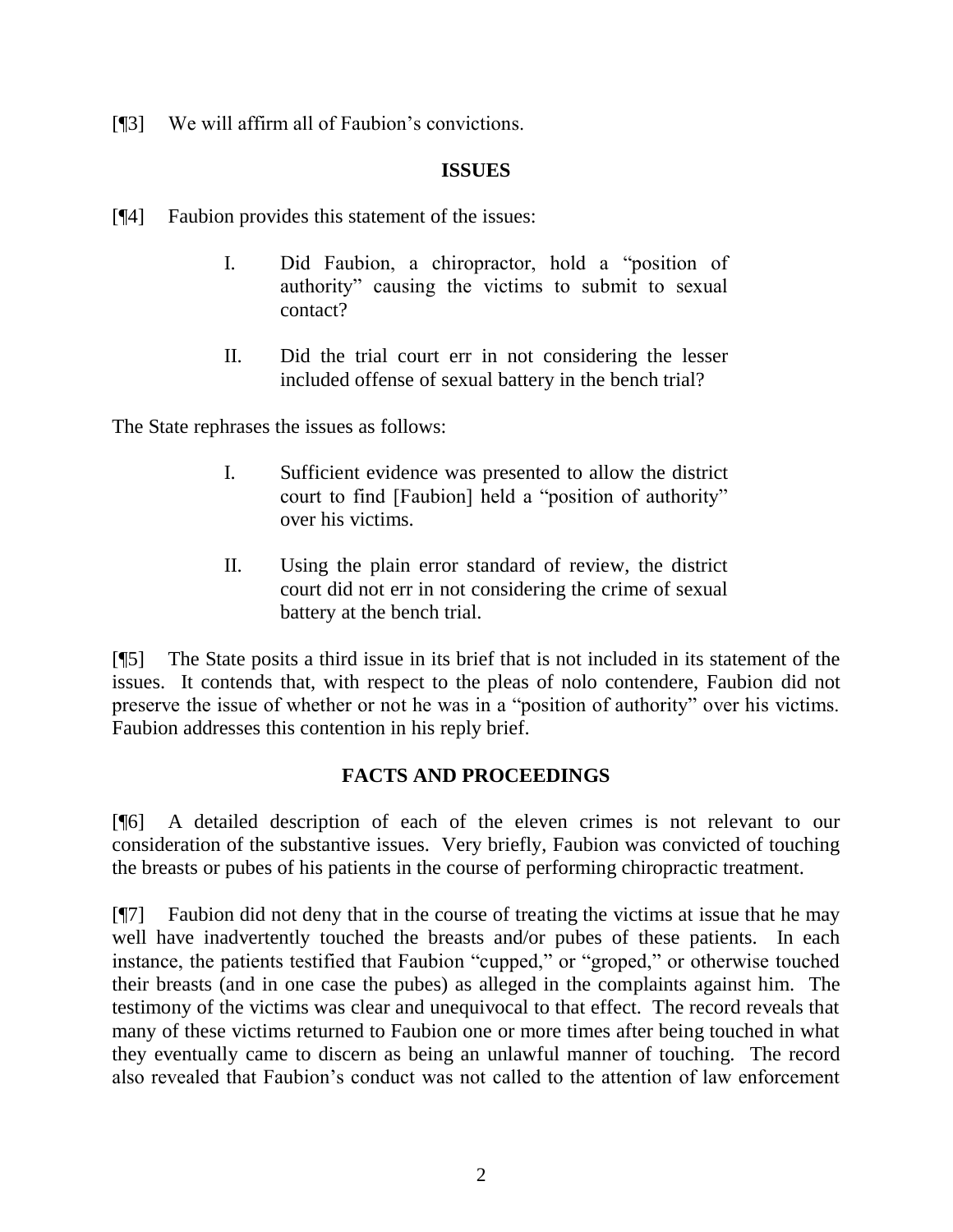authorities until after the victims had "compared notes," so to speak, about their treatment at Faubion's chiropractic office.

[¶8] As noted above, Faubion conceded that he may have made some incidental contact with the victims' intimate parts, but, to the extent that may have happened, it was merely incidental to the treatment techniques that he used in his ordinary practice of chiropractic medicine and that the treatment techniques he used are usual in his individual practice and in chiropractic in general. Further, he denied that any of the touching was done with the intention of sexual arousal, gratification or abuse, although whether or not that was the case is not pursued as an issue in this appeal. Several victims testified to what could be viewed as inappropriate comments to patients such as calling one "sexy," complimenting one on her youthfulness (despite being married and having children), and then asking her if she was going out to the bars to chase boys.

[¶9] Two other chiropractors testified as experts during the trial. The first was a chiropractor from Gillette with whom Faubion had worked earlier in his career. He testified that "skin-on-skin" touching was not customary in chiropractic practice in his experience (i.e., the patient's skin is always covered by clothing, or some other covering, at all times). A second chiropractor, from Oregon, testified as an expert and his view was that "skin-on-skin" contact was common, especially when making adjustments that require focused tactile acuity. That testimony included his opinion that in performing anterior rib adjustments it is often necessary to use "skin-on-skin" treatment. He also testified that it would not be uncommon for there to be incidental contact with a patient's breast tissue in the course of such treatments. However, he excluded such contacts as those described by Faubion's patients ("cupping," "groping," etc.). That expert also testified that when adjusting in the area of the complex of muscles, tendons, and joints associated with the groin, that some incidental/inadvertent contact with the pubes can occur.

# **DISCUSSION**

#### **Standard of Review**

[¶10] The parties are not in accord as to what the standard of review should be in this case. Faubion perceives the issue as one of law because this Court is called upon to construe what the legislature intended when it wrote the statutes at issue, and especially the statute that uses the phrase "position of authority." Thus, Faubion contends the issue is one of law and not of fact. The State, on the other hand, contends that Faubion is challenging the sufficiency of the evidence and the standard of review pertinent to that issue should be applied here. We conclude that both standards need to be applied in this case.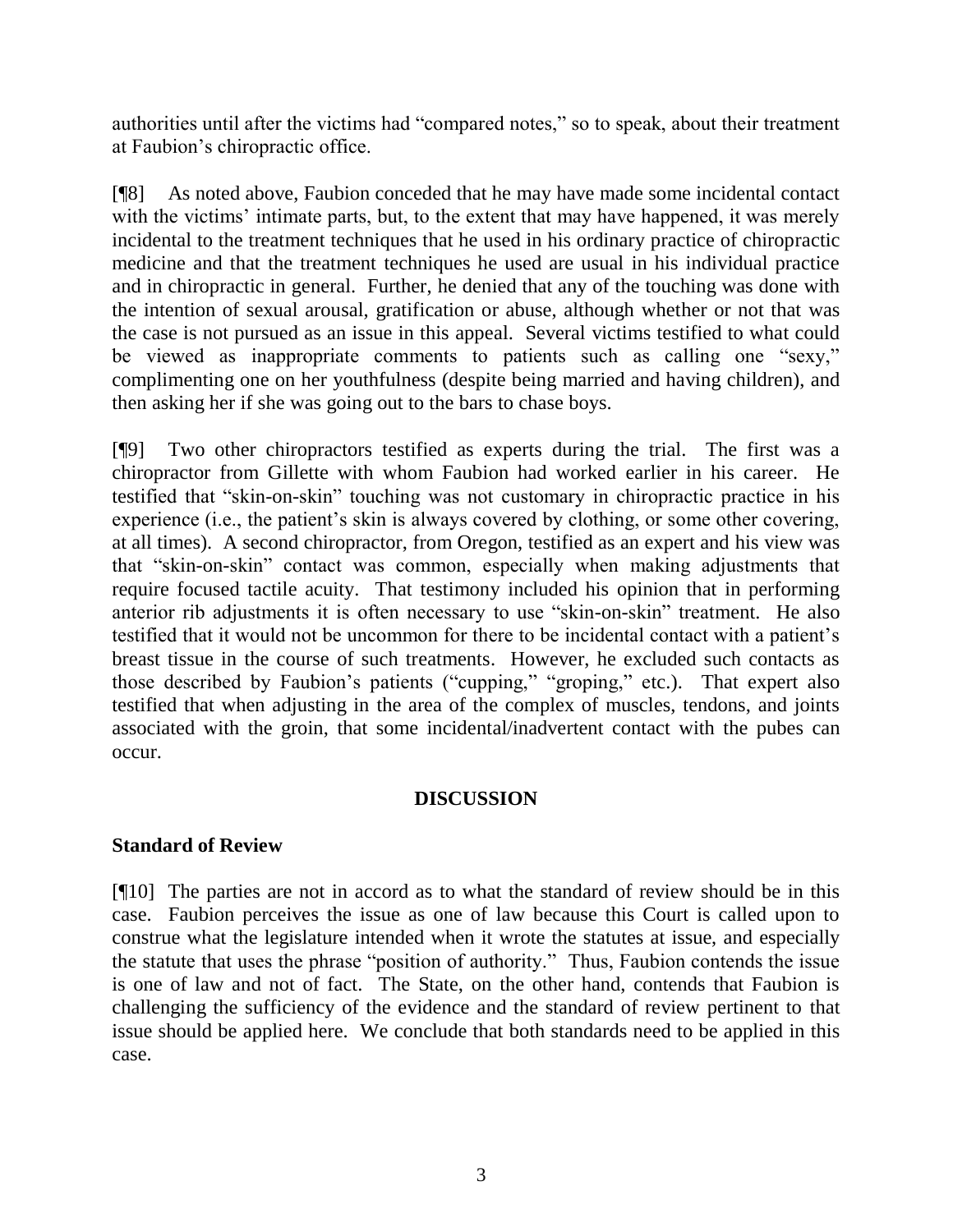[¶11] To the extent we are called upon to construe the statute, we take note that "[i]f a statute is clear and unambiguous we do not resort to the general principles of statutory construction." *LM v. Laramie County Dept. of Family Servs. (In re MN)*, 2007 WY 189, ¶ 4, 171 P.3d 1077, 1080 (Wyo. 2007). Where a statute is unambiguous the rule of lenity has no role to play. *Crain v. State*, 2009 WY 128, ¶ 10, 218 P.3d 934, 940 (Wyo. 2009).

[¶12] The State contends that the issue is one of sufficiency of the evidence. To the extent the sufficiency of the evidence is called into question, we will apply this standard of review:

> In discussing the facts of this case, we apply the principle that the evidence should be examined in the light most favorable to the State when a question of the sufficiency of the evidence is raised. We accept as true evidence favorable to the State; we disregard evidence favorable to the defendant in conflict with the State's evidence; and we afford to the State's evidence every favorable inference which may reasonably and fairly be drawn from it. *Harvey v. State*, Wyo., 596 P.2d 1386 (1979); *Hovee v. State*, Wyo., 596 P.2d 1127 (1979). Heretofore we have had occasion to apply these concepts only to cases tried before juries. We have no compunction, however, in joining other courts which have applied these concepts in trials to the court. *Simmons v. State*, 255 Ark. 82, 498 S.W.2d 870 (1973); *People v. Johnson*, 276 Cal.App.2d 232, 80 Cal.Rptr. 683 (1969). The function of the finder of fact in cases tried to a court is identical to that in cases tried to juries, and the same rules are applicable with respect to the standards and principles applied in appellate review.

*Trumbull v. State*, 2009 WY 103, ¶ 9, 214 P.3d 978, 980 (Wyo. 2009).

#### **Validity of Nolo Contendere Pleas**

[¶13] We will briefly address this issue, although the State's presentation of it is not entirely clear. W.R.Cr.P.  $11(a)(2)$  requires that pleas such as those at issue here meet certain criteria:

> (2) Conditional Pleas. -- With the approval of the court and the consent of the attorney for the state, a defendant may enter a conditional plea of guilty or nolo contendere, reserving in writing the right, on appeal from the judgment, to seek review of the adverse determination of any specified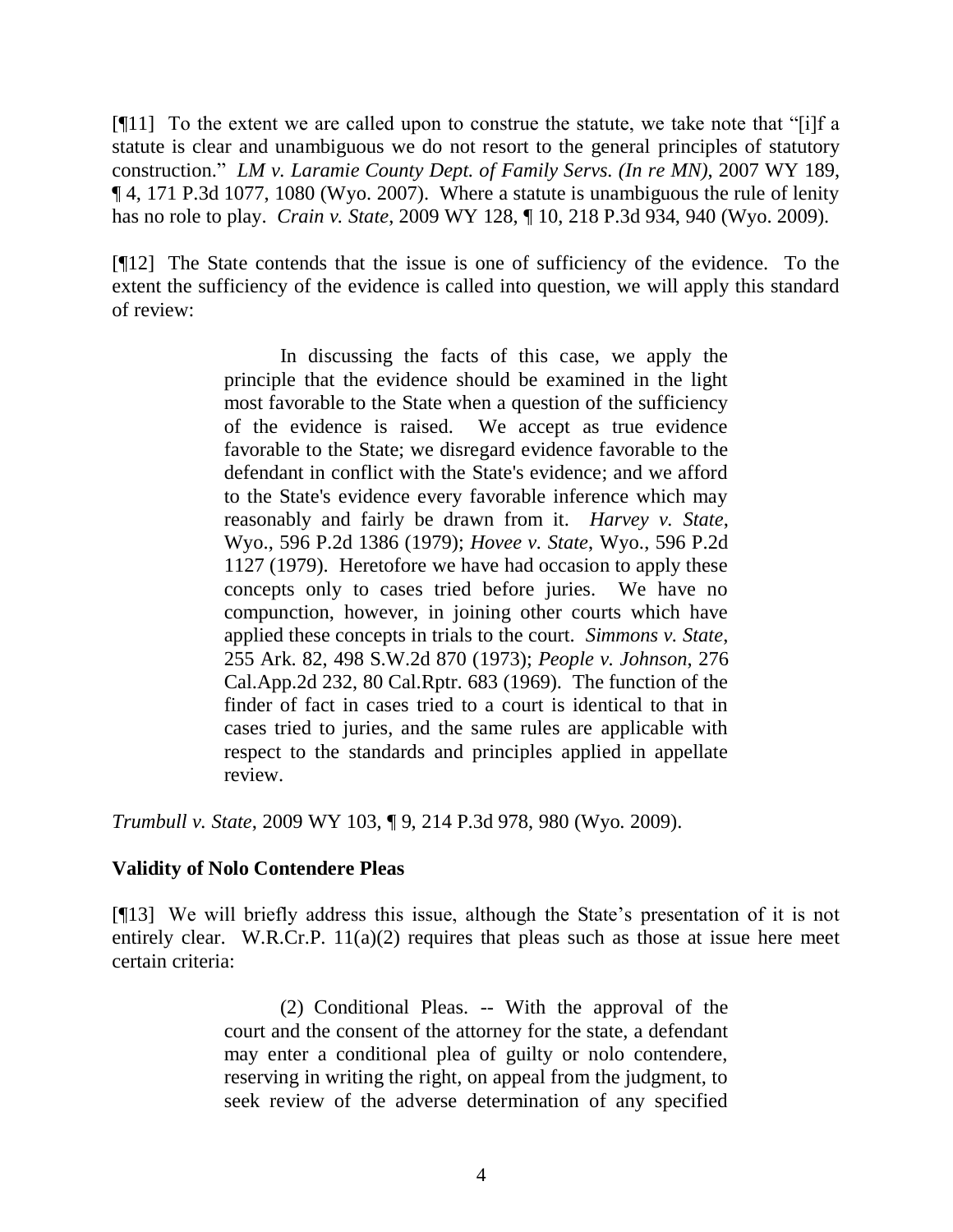pretrial motion. A defendant who prevails on appeal shall be allowed to withdraw the plea.

[¶14] The State contends that the reservation of the issue was not in writing and that Faubion did not otherwise make it clear what it was he wanted to reserve for appellate review. In *Walters v. State*, 2008 WY 159, ¶¶ 14-21, 197 P.3d 1273, 1277-79 (Wyo. 2008) we set out in explicit detail how this Court will view such reservations as that at issue in this case.<sup>2</sup> It suffices here to note that the upshot of the State's argument is that we would be required to remand the second half of this case back to the district court and allow Faubion to withdraw his plea and plead anew. *Id*., ¶ 26, 197 P.3d 1280. We do not think the State seriously intended that to be an appropriate result in this case.

[¶15] The plea agreement was not in writing and other requirements of the pertinent rule were not precisely followed in the proceedings below. Nonetheless, the record is very clear that both parties, and the presiding judge, went into the nolo contendere proceeding fully aware that the issue to be preserved for appeal was whether or not a chiropractor, acting in circumstances such as those at issue here, is subject to the rigors of the applicable sexual assault statutes. The decision reached on that issue would be dispositive to the entirety of the second part of this case. If Faubion was not a member of one of the categories of persons contemplated by the "position of authority" language, then he could not be found guilty of the charges lodged against him in either the first part of this case, or the second part. We find it unnecessary to evaluate this issue further, and we will exercise our discretion to address the substantive issue. See *Tucker v. State*, 2009 WY 107, ¶¶ 12-19, 214 P.3d 236, 240-2 (Wyo. 2009).

# **"Position of Authority"**

 $\overline{a}$ 

[¶16] Faubion contends that the language contained in the definition of "position of authority" cannot be stretched to reach the conduct at issue in these cases. We iterate that language here: "that position occupied by a parent, guardian, relative, household member, teacher, employer, custodian or any other person who, by reason of his position, is able to exercise significant influence over a person." Wyo. Stat. Ann. § 6-2-301(a)(iv).

[¶17] In a case which involved sexual conduct between a student and her coach/teacher we addressed a "vagueness" claim directed at this same statute. We find that discussion to be instructive here as well:

> Section  $6-2-303(a)(vi)$ , W.S. 1977 makes it criminal for any person in a position of authority over a victim to use

<sup>2</sup> The proceedings in this case took place before our opinion in *Walters v. State*, 2008 WY 159, 197 P.3d 1273 (Wyo. 2008) was published, although that is no excuse for failure to fully consult and comply with the governing rule when such a plea is entered.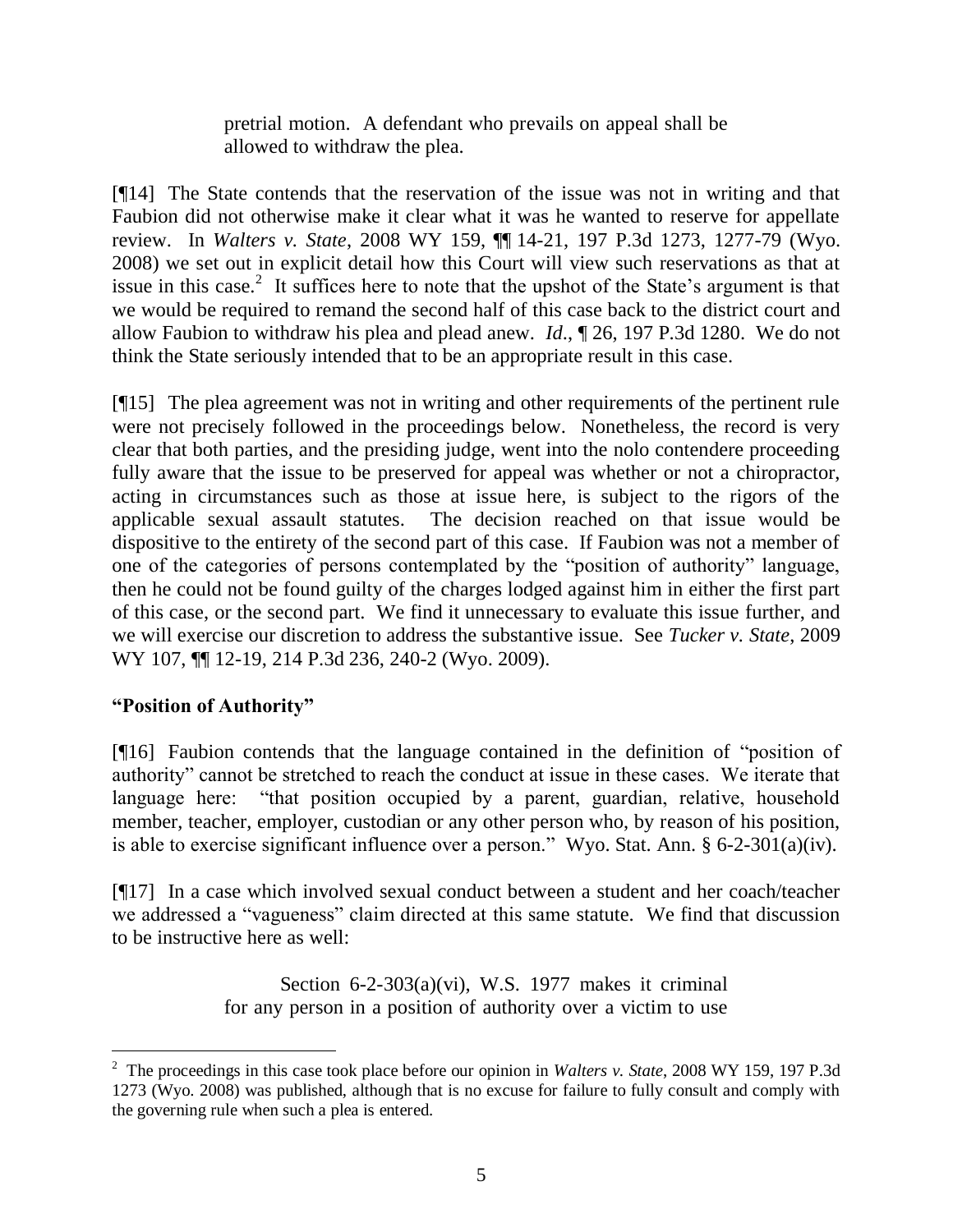that position to cause the victim to submit. "Position of authority" is further defined as:

" \* \* \* [T]hat position occupied by a parent, guardian, relative, household member, teacher, employer, custodian and [or] any other person who by reason of his position is able to exercise significant influence over a person." Section 6-2-301(a)(vi).

The State did not rely separately on appellant's position as a teacher, although that relationship was obviously a factor in appellant's status. Rather, the State prosecuted and appellant was convicted under the last phrase of the definition: "any other person who by reason of his position is able to exercise significant influence over a person." It is this phrase which appellant challenges for vagueness.

Appellant argues that under this statute it is a crime for anyone to convince another to have sex with him by using emotional involvement, and extends this construct to apply to numerous hypothetical situations, including the marriage relationship. We do not find appellant's characterization of the law persuasive, since common sense will be applied by this court to the statutory language. *Dover v. State*, supra [664 P.2d 536, 540 (Wyo. 1983].

First, this court follows the principle announced by the United States Supreme Court in *United States v. Mazurie*, 419 U.S. 544, 550, 95 S.Ct. 710, 42 L.Ed.2d 706 (1975), that "vagueness challenges to statutes which do not involve First Amendment freedoms must be examined in the light of the facts of the case at hand." *Sorenson v. State*, Wyo., 604 P.2d 1031, 1034 (1979); *Sears v. State*, Wyo., 632 P.2d 946, 951 (1981).

This case involves a very young woman, then in high school, who was in large part controlled by the attention and demands of appellant as her teacher, coach and confidant. It is not necessary, nor does the law permit us to examine the constitutionality of the statute by inventing situations in which the law's application might seem absurd or invalid. *Sanchez v. State*, supra, 567 P.2d 270; *In re Romer*, Wyo., 436 P.2d 956 (1968).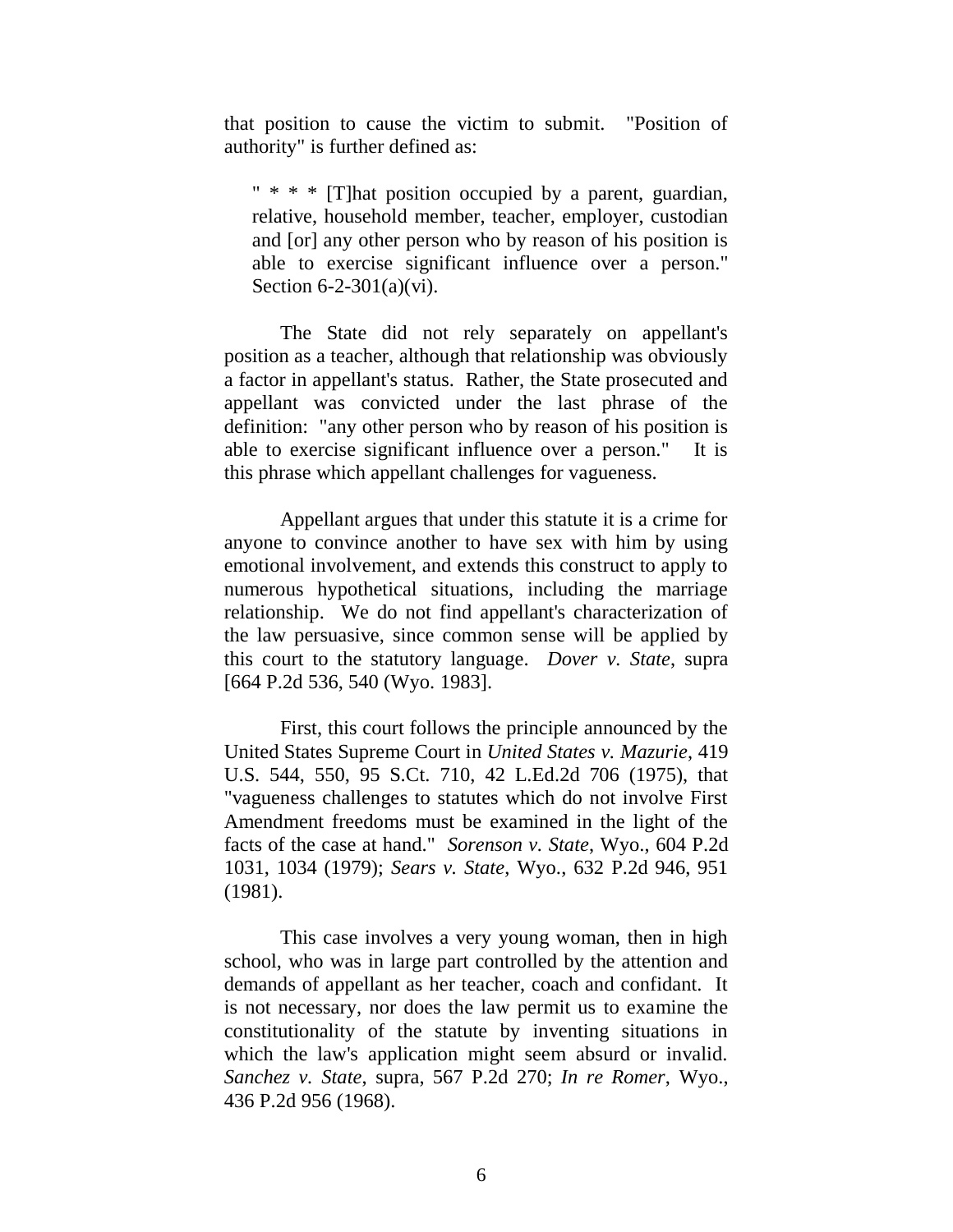Second, the words employed by the legislature in announcing the law must be given their plain and ordinary meaning. *McArtor v. State*, Wyo., 699 P.2d 288, 292 (1985); *Hurst v. State*, Wyo., 698 P.2d 1130 (1985). It is helpful to look to Burton's Legal Thesaurus, which defines authority as: "[J]urisdiction, legal power, legitimacy, prerogative, right to adjudicate, right to command, right to determine, right to settle issues, rightful power." Black's Law Dictionary, 5th ed. (1979) defines authority as: "Permission. Right to exercise powers; to implement and enforce laws; to exact obedience; to command; to judge. Control over; jurisdiction. Often synonymous with power."

From these sources it is apparent that the legislature used the word "authority" to mean an externally granted power, not a self-generated control. One in a position of authority is a person who acquires that status by virtue of society and its system of laws granting to him the right of control over another. For example, society grants to a jailer power over his prisoner, and, therefore, the jailer is in a position of authority over the prisoner. Likewise, the teacher or coach is vested with power by a grant from society. The legislature enacted the statute to prohibit persons in such positions of authority from using those positions to cause any individual who might be subject to authoritative power to submit to sexual acts.

In this case, appellant was the victim's teacher and coach. As reposed in our educational system, society vested him with an authoritative status over her. Even though, in the criminal prosecution, the State did not rely on his employment as a teacher, his authority devolved from that ascribed status.

Appellant, however, seems to argue that his position as a teacher is somehow separable from his holding a position of authority. We think it is not. The State's structural positing of this case, in not relying on the fact that appellant was a teacher to show that he was in a position of authority over MBS, does not somehow negate the fact that appellant indeed occupied that position. Absent the fact that appellant was the victim's teacher, none of the events for which appellant was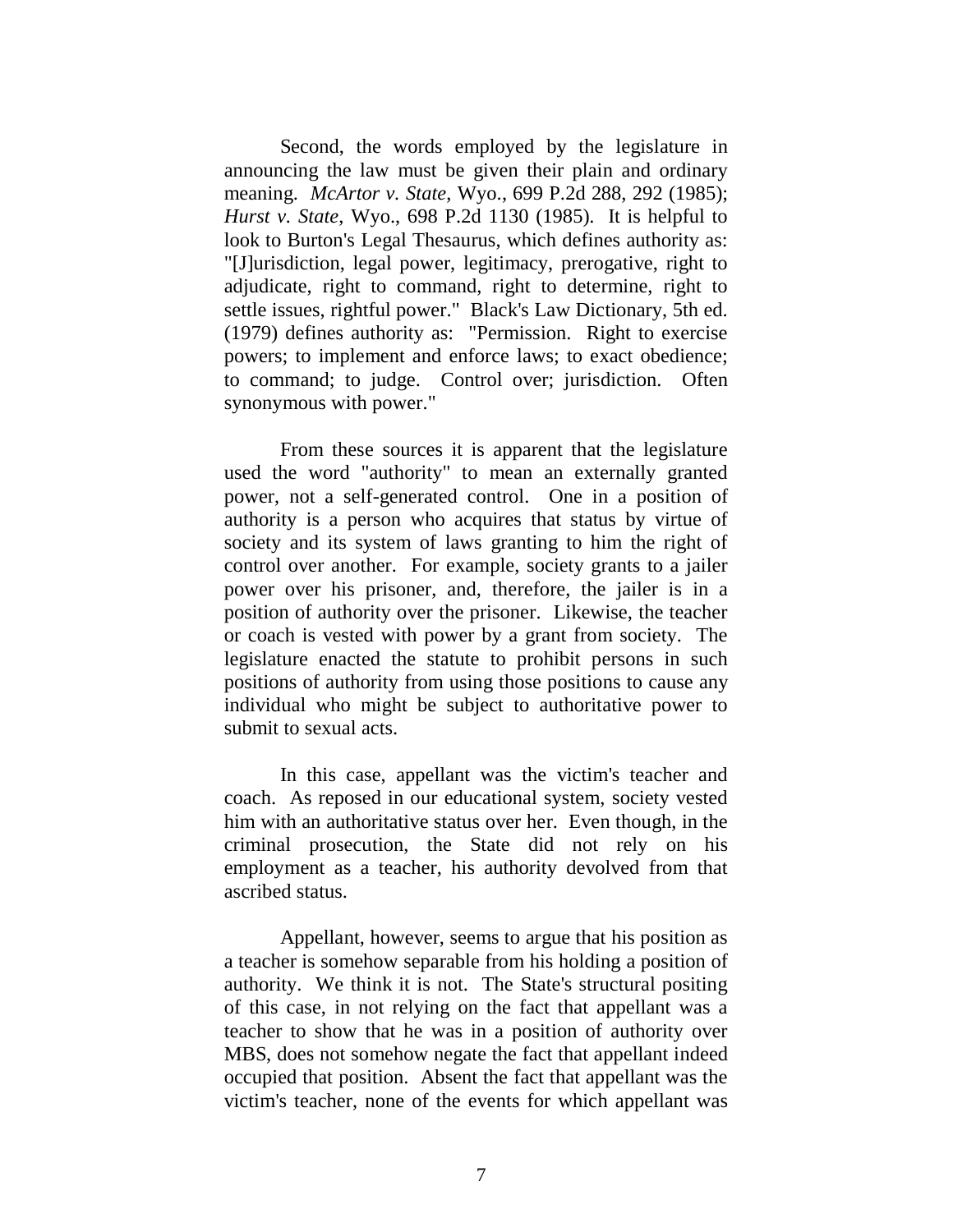charged and convicted would have occurred. In light of these facts, we decline appellant's invitation to strike the statute as void for vagueness. A plethora of trial evidence comprehensively demonstrated that appellant was in a position of authority over MBS. A person of ordinary sensibilities in appellant's position clearly should have known that his conduct was forbidden.

*Scadden v. State*, 732 P.2d 1036, 1042-43 (Wyo. 1987).

[¶18] We think that line of reasoning applies to the issue Faubion raises here. Chiropractic practice is governed by statute. Wyo. Stat. Ann. §§ 33-10-101 through 33- 10-117 (LexisNexis 2009). Chiropractic is "declared not to be the practice of medicine…." Wyo. Stat. Ann. § 33-10-117; also see § 33-10-109. Although chiropractic is not the practice of medicine under Wyoming law, we note that the legal encyclopedia American Jurisprudence 2d discusses chiropractors under the category "Physician, Surgeons, and Other Healers." 61 Am.Jur. 2d *Physicians, Surgeons and Other Healers*, §§ 5 and 37 (2002). There is a fiduciary or trust relationship between a patient and her healers and transactions between them are closely scrutinized by the courts. *Id*., §§ 142- 143. We take judicial notice that chiropractors govern themselves by a variety of ethical codes and at least one of them advises practitioners of "Practices of Questionable Propriety" which includes that such practitioners shall not take physical advantage of any patient. See, [http://chiropractic.org/ica/ethics.htm.](http://chiropractic.org/ica/ethics.htm) We concur with the representations of both Faubion and the State that this case appears to present a case of first impression, certainly in this Court, but with respect to both state and federal law generally. The subject is given fairly comprehensive coverage in B. Anthony Morosco, *The Prosecution and Defense of Sex Crimes*, § 8.02[5] (Sexual Contact in Therapist-Patient Relationships (Age of Complainant Irrelevant)), also see § 8.03[2] (Position of Trust or Authority) (2008).

[¶19] It appears that Wyoming's statute is exceptionally inclusive both as written and as construed in *Scadden*. See, e.g., Morosco, *The Prosecution and Defense of Sex Crimes*, *supra*, §§ 8.02[1] (Protected Special Relationships) and 8.03[1](Issues of Legal Sufficiency of Evidence, Terms and Conditions Within Criminal Offenses); *State v. Denton*, 149 S.W.3d 1, 17-20 (Tennessee statute criminalizing acts committed by person using terms "authority figure" or "supervisory or disciplinary power" does not encompass physician/patient relationship); also see generally, Annotation, Jay M. Zitter, *Conviction of Rape or Related Sexual Offenses on Basis of Intercourse Accomplished under the Pretext of, or in the Course of, Medical Treatment, 65 A.L.R.4th 1064 (1988 and Supp.* 2009). We are satisfied that the challenged statute's language encompasses the circumstances presented here. Neither Faubion's testimony, nor that of the expert witness called to testify on his behalf, can serve to rebut the testimony of his victims that they were, indeed, victims of a chiropractor who exceeded the bounds of the statute that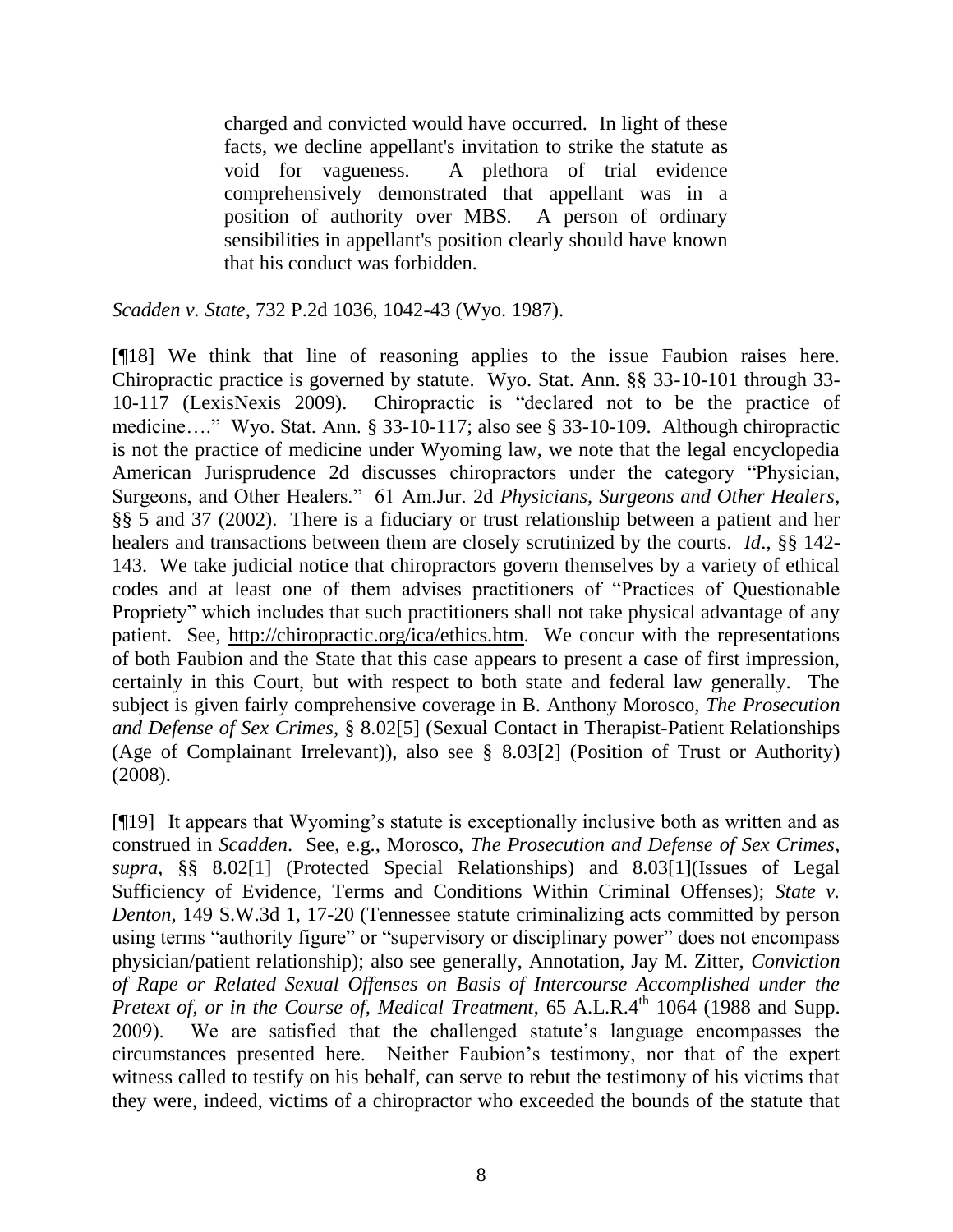was applied to prosecute him for his criminal acts. We are also satisfied that the evidence presented by the complaining witnesses is sufficient to sustain the convictions entered by the district court.

### **Lesser Included Offense**

[¶20] Faubion did not contend in the district court that Wyo. Stat. Ann. § 6-2-313 (LexisNexis 2009) should be considered as a lesser included offense under the factual circumstances of this case. That statute provides:

> (a) Except under circumstances constituting a violation of W.S. 6-2-302 through 6-2-304, 6-2-314 through 6-2-317 or 6-2-502, an actor who unlawfully subjects another person to any sexual contact is guilty of sexual battery.

> (b) Sexual battery is a misdemeanor punishable by imprisonment for not more than one (1) year, a fine of not more than one thousand dollars (\$1,000.00), or both.

[¶21] We agree with the State that, because this issue was not raised in the district court, we are compelled to consider this issue only under the plain error doctrine. That doctrine provides:

> In order to establish plain error, the defendant must show that the record patently demonstrates the district court transgressed a clear and unequivocal rule of law and such violation adversely affected his substantial right.

*Sandoval v. State*, 2009 WY 121, ¶ 6, 217 P.3d 393, 395 (Wyo. 2009) (citing *Manes v. State*, 2004 WY 70, ¶ 9, 92 P.3d 289, 292 (Wyo.2004)).

[¶22] Faubion identifies the issue he raises in this regard as an issue of law which must be reviewed *de novo*. No authority is cited to support that contention, and this Court is unable to find support for it in any quarter. We have read Faubion's brief as generously as it can be read, and it contains no cogent argument or pertinent authority that the failure of the district court to *sua sponte* consider the statute at issue as a lesser included offense, of the offenses duly charged, constitutes plain error.

# **CONCLUSION**

[ $[23]$ ] We hold that § 6-2-304(a)(iii) in combination with § 6-2-303(a)(vi) applies to the sexual contact that Faubion, a chiropractor, had with the victims, his patients. We also conclude that the district court did not err in failing to *sua sponte* consider § 6-2-313 as a lesser included offense. The judgments and sentences of the district court are affirmed.